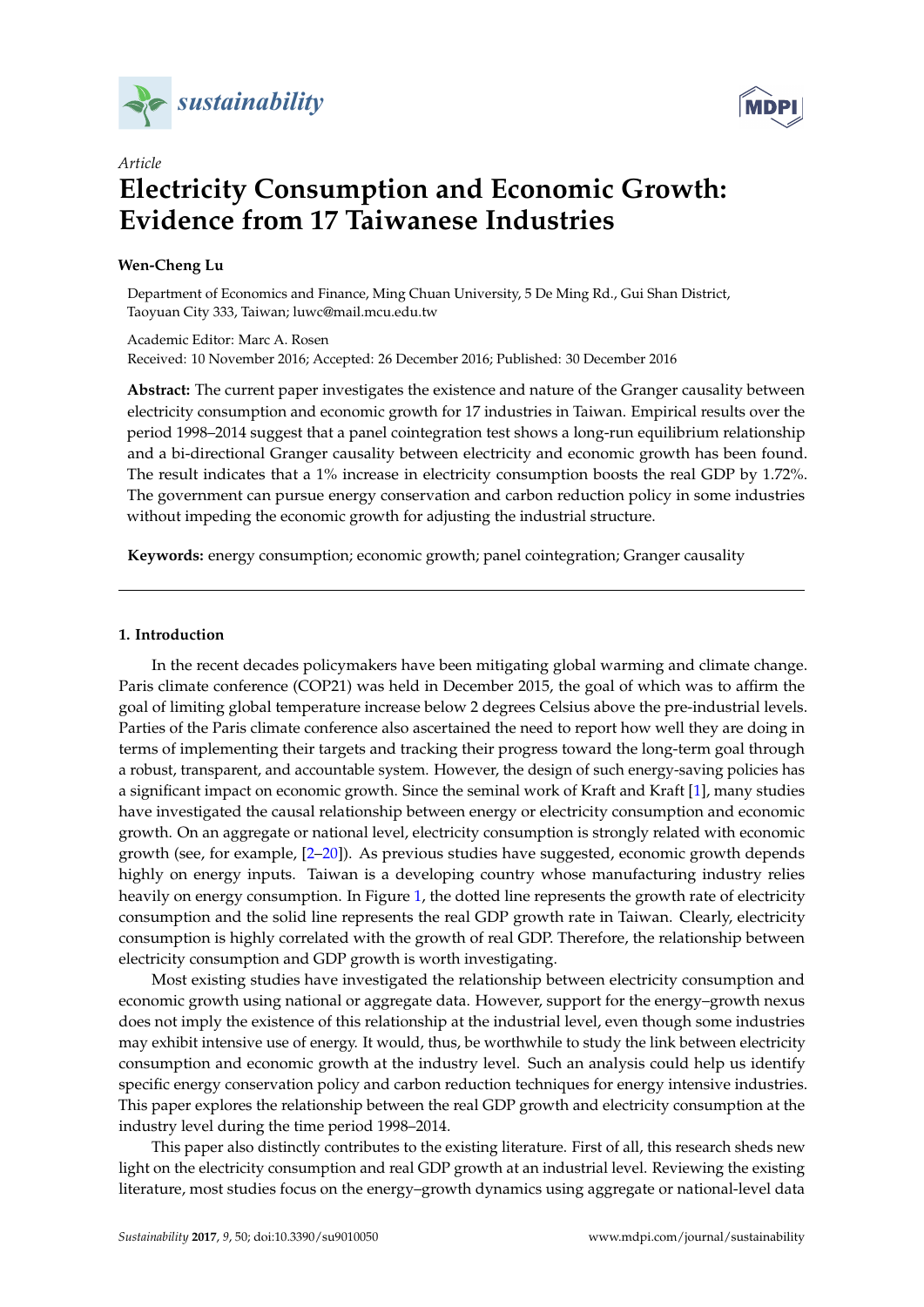that led to conflicting results. As Soytas et al. [\[21\]](#page-13-3) argued, disaggregated level data may provide further insight regarding the link between real GDP and energy consumption. Thus, we feel the use of industrial data may elicit the correct diagnosis of the energy-GDP nexus. Second, the relationship between electricity consumption and the real GDP growth may differ from industry to industry. We can observe the heterogeneous effects of energy policy on various industries.

<span id="page-1-0"></span>

**Figure 1.** Electricity consumption and real GDP growth. Sources: by author, the data sources **Figure 1.** Electricity consumption and real GDP growth. Sources: by author, the data sources obtained from Taiwan Power [Company \(http://www.taipower.c](http://www.taipower.com.tw/)om.tw/).

In this paper, we extend research in this field by using data from 17 Taiwanese industries for In this paper, we extend research in this field by using data from 17 Taiwanese industries for the years 1998–2014. The results can be summarized as follows:

- (1) We find that electricity consumption and real industrial  $G$ (1) We find that electricity consumption and real industrial GDP are both integrated of order  $\Gamma$ one. The findings of the Westerlund [\[22\]](#page-13-4) cointegration test reveal that the two variables (2) Applying the dynamic ordinary least squares method (hereafter, DOLS) to estimate the are cointegrated.
- (2) Applying the dynamic ordinary least squares method (hereafter, DOLS) to estimate the long-run equilibrium equation, we found that, in the mining and quarrying and wholesale trade industries, electricity consumption has a negative impact on GDP growth. Hence, the energy policy makers can safely adopt the energy (electricity) conservation policy without hindering the GDP growth. However, most of the panel DOLS test results in the current research indicate that electricity consumption has a positive impact on economic growth. A 1% increase in electricity consumption leads to a 1.72% increase in economic growth. The long-run relationship suggests the existence of a positive relationship between the two variables.
- (3) The short- and long-run Granger causality tests were examined and we discovered the existence of a bidirectional causal relationship between the real GDP growth and electricity consumption in the short- and long-run. The results imply that the reduction in energy or electricity consumption The remaining paper is organized as follows: Section 2 gives an overview of the existing and the existing  $\alpha$ may adversely affect economic growth.

The remaining paper is organized as follows: Section 2 gives an overview of the existing literature; Secti[on](#page-8-0) 3 discusses the proposed econometric model; Section 4 lists the empirical results; Section [5](#page-12-0) concludes the research and provides policy implications.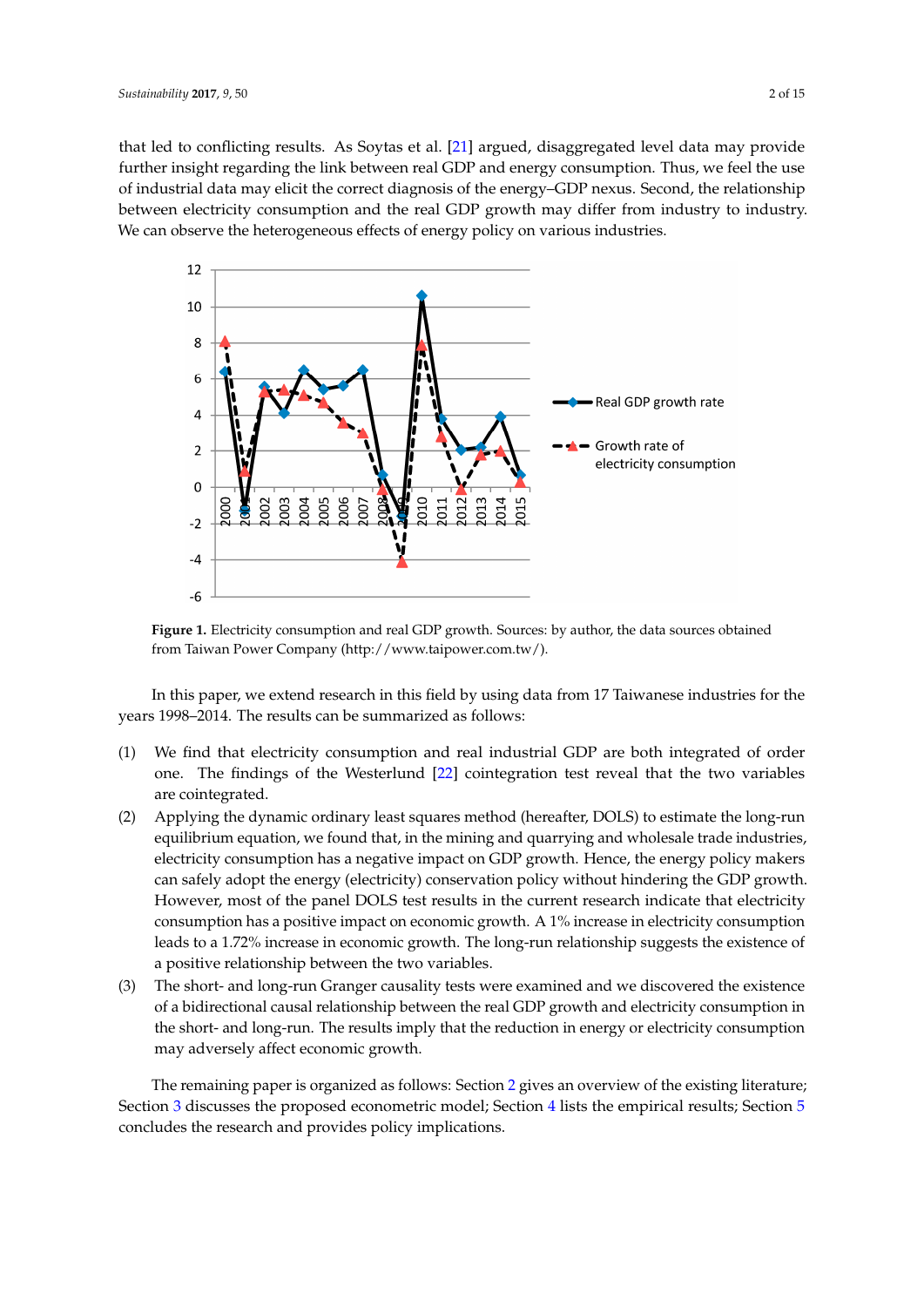## <span id="page-2-0"></span>**2. Literature Review**

Energy consumption plays an important role in economic growth. Kraft and Kraft [\[1\]](#page-13-0) were the first ones to investigate the relationship between energy consumption and economic growth by using various econometric methods for different time periods. From an economist's perspective, energy is an input for production but empirical evidence suggests that the energy-growth nexus is complicated. Most empirical studies employ the cointegration and Granger causality model (summarized in Table [1\)](#page-3-0). The previous test results are based on the time series economic analysis and dynamic panel data approach. Electricity consumption and the real GDP are often non-stationary and take some cointegration tests into account. However, the two variables reveal conflicting results on the issue at hand because the estimation results are very sensitive to the time period considered and the methodology employed. Another factor contributing to the complications of the energy-growth nexus is the difference in the region where the study was conducted (see, for example, [\[2–](#page-13-1)[20\]](#page-13-2)). These studies mostly focus on the developed and developing countries; however, they do not reach a consensus on the role of energy in economic development. Turning to different data sets, it is important to take data properties into consideration as methods and empirical results depend on whether the data is suitable for conducting an empirical analysis. Most of the empirical research has used aggregated or national-level data to analyze this issue. Soytas and Sari [\[23\]](#page-13-5) argued that many works suffer from aggregate bias. Campbell and Perron [\[24\]](#page-13-6) reported that the relatively short time span may substantially weaken the power of statistics test, thereby producing distorted and mixed results. National-level data fails to address the heterogeneous effects of the issue. In this paper, we investigate the industrial nexus and address the abovementioned effects for different industries.

To the best of our knowledge, few empirical studies study the energy-GDP issue based on industry-level data. Xu and Pan [\[25\]](#page-14-0), Zhang and Xu [\[26\]](#page-14-1) and Hu and Wang [\[27\]](#page-14-2) examined the relationship between energy consumption and economic growth in sectors and regions in China. Hamit-Haggar [\[28\]](#page-14-3) applied time series econometric analysis and dynamic panel data methods to investigate the relationship between energy consumption and economic growth for Canadian industrial sectors. Xu and Pan [\[25\]](#page-14-0) discovered a long-term equilibrium relationship between the energy consumption of the six big industries and their industrial growth. Zhang and Xu [\[26\]](#page-14-1) found that economic growth involves more energy consumption at the sectoral levels. The industries in the eastern region of China showcase a bidirectional causality relationship between energy consumption and economic growth. Hamit-Haggar [\[28\]](#page-14-3) showed that there exists a short-run Granger causality running from energy consumption to economic growth and that the environmental Kuznets curve holds. Hu and Wang [\[27\]](#page-14-2) revealed that a 1% increase in energy consumption increases the real value added of industrial sectors by 0.871% and a 1% increase in value added of industrial sectors boosts energy consumption by 1.103%. They found a unidirectional causation from economic growth to energy consumption. However, energy consumption is found to cause economic growth in the long run.

Due to great differences in energy consumption observed across industries, it would be worthwhile to study the relationship between energy consumption and economic growth at the industry level. Conducting this research will be helpful in designing a more efficient energy conservation, emission reduction policy and in making adjustment for the industrial structure. In this paper, we focus on this issue in the context of 17 industries by employing empirical analysis.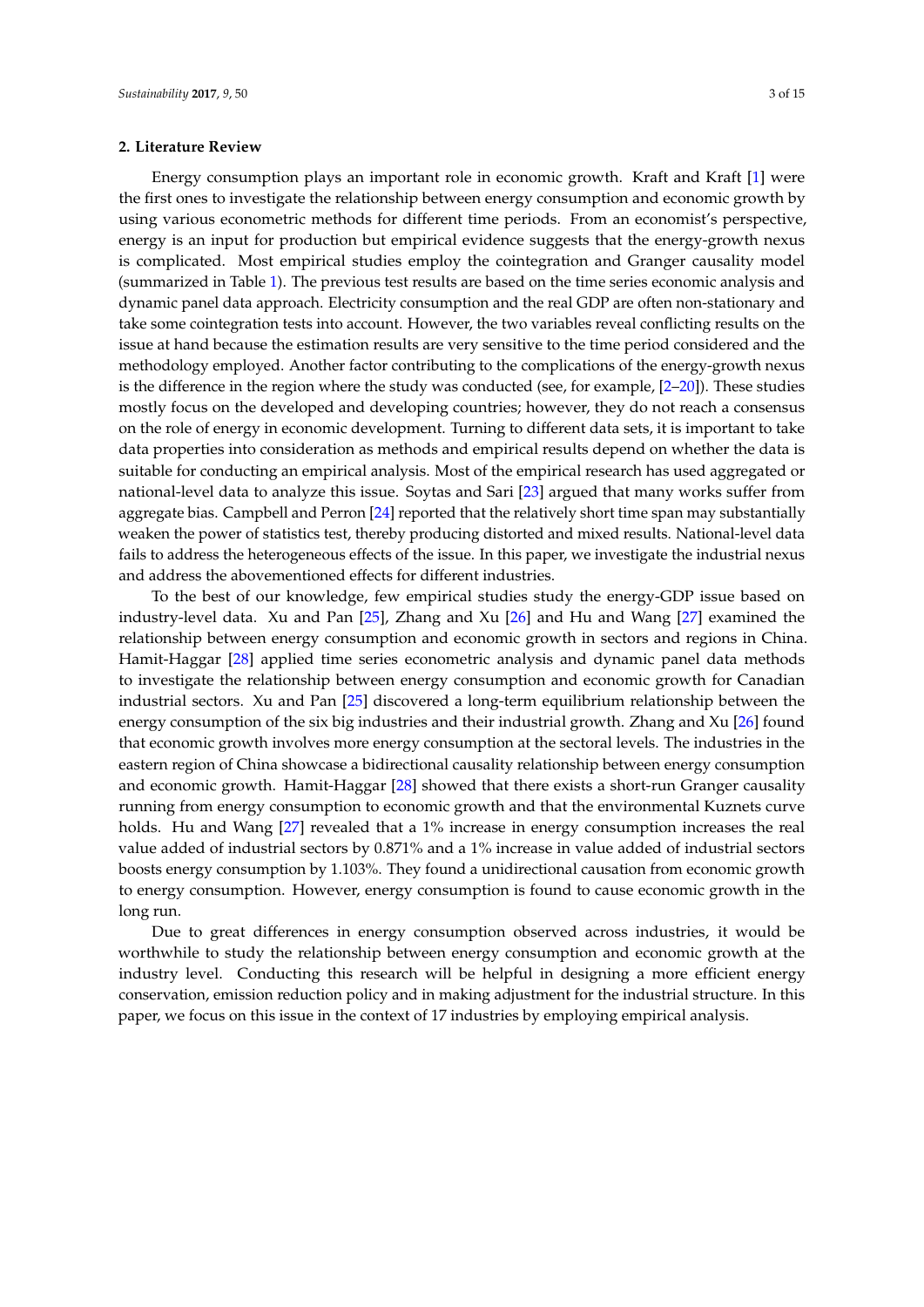<span id="page-3-0"></span>

| <b>Authors</b>           | Method                                                                          | Data Period | <b>Results</b>                                                                                                                                                                                                                                                                         | <b>Countries or Industries</b>                                                                                                           |
|--------------------------|---------------------------------------------------------------------------------|-------------|----------------------------------------------------------------------------------------------------------------------------------------------------------------------------------------------------------------------------------------------------------------------------------------|------------------------------------------------------------------------------------------------------------------------------------------|
| Abdoli et al. [2]        | Panel cointegration and<br><b>FMOLS</b> estimation                              | 1980-2011   | Energy consumption $\rightarrow$ GDP<br>(short-run causality)<br>Electricity $\leftrightarrow$ GDP<br>(long-run causality)                                                                                                                                                             | <b>OECD</b> countries                                                                                                                    |
| Apergis and Payne [16]   | Dynamic panel data model<br>and causality test                                  | 1990-2007   | In the short-run:<br>Electricity $\leftrightarrow$ GDP (in high- and<br>upper-middle-income countries);<br>Electricity $\rightarrow$ GDP (in low-income countries.<br>In the long-run:<br>Electricity $\leftrightarrow$ GDP (in lower-middle, high- and<br>upper-middle-income states) | Four types countries:<br>High-income countries,<br>upper-middle-income countries,<br>lower-middle countries, and<br>low-income countries |
| Aslan <sup>[3]</sup>     | ARDL bound test and<br>Granger causality test                                   | 1968-2008   | Electricity $\leftrightarrow$ GDP                                                                                                                                                                                                                                                      | Turkey                                                                                                                                   |
| Bayar [4]                | Panel cointegration and<br>a Granger causality test                             | 1970-2011   | Electricity $\leftrightarrow$ GDP                                                                                                                                                                                                                                                      | 21 emerging countries                                                                                                                    |
| Chang <sup>[5]</sup>     | VECM, Cointegration and<br><b>Granger Causality test</b>                        | 1981-2006   | Electricity $\leftrightarrow$ GDP                                                                                                                                                                                                                                                      | China                                                                                                                                    |
| Chen et al. [6]          | Johansen's cointegration test<br>and panel causality test                       | 1971-2001   | $GDP \rightarrow$ Energy consumption (in the short-run<br>causality);<br>Electricity $\leftrightarrow$ GDP<br>(in the long-run causality)                                                                                                                                              | 10 developing Asian countries                                                                                                            |
| Jumbe $[12]$             | Granger causality and<br>Error-correction model                                 | 1970-1999   | Electricity $\leftrightarrow$ GDP                                                                                                                                                                                                                                                      | Malawi                                                                                                                                   |
| Li et al. $[29]$         | Cointegration and<br><b>DOLS</b> estimation                                     | 1985-2007   | Electricity $\leftrightarrow$ GDP                                                                                                                                                                                                                                                      | 30 provinces in China                                                                                                                    |
| Nazlioglu et al. [8]     | Bound testing, Cointegration,<br>linear and nonlinear Granger<br>causality test | 1967-2007   | Electricity $\leftrightarrow$ GDP (linear Granger causality);<br>There was no causality between electricity and<br>GDP (nonlinear Granger causality)                                                                                                                                   | Turkey                                                                                                                                   |
| Ogundipe and Apata [10]  | Johansen Cointegration test<br>and Granger causality test                       | 1980-2008   | Electricity $\leftrightarrow$ GDP                                                                                                                                                                                                                                                      | Nigeria                                                                                                                                  |
| Shahbaz and Feridun [11] | ARDL bounds test and Toda<br>Yamamoto causality test                            | 1971-2008   | $GDP \rightarrow Electricity$                                                                                                                                                                                                                                                          | Pakistan                                                                                                                                 |

# **Table 1.** Summary of empirical results.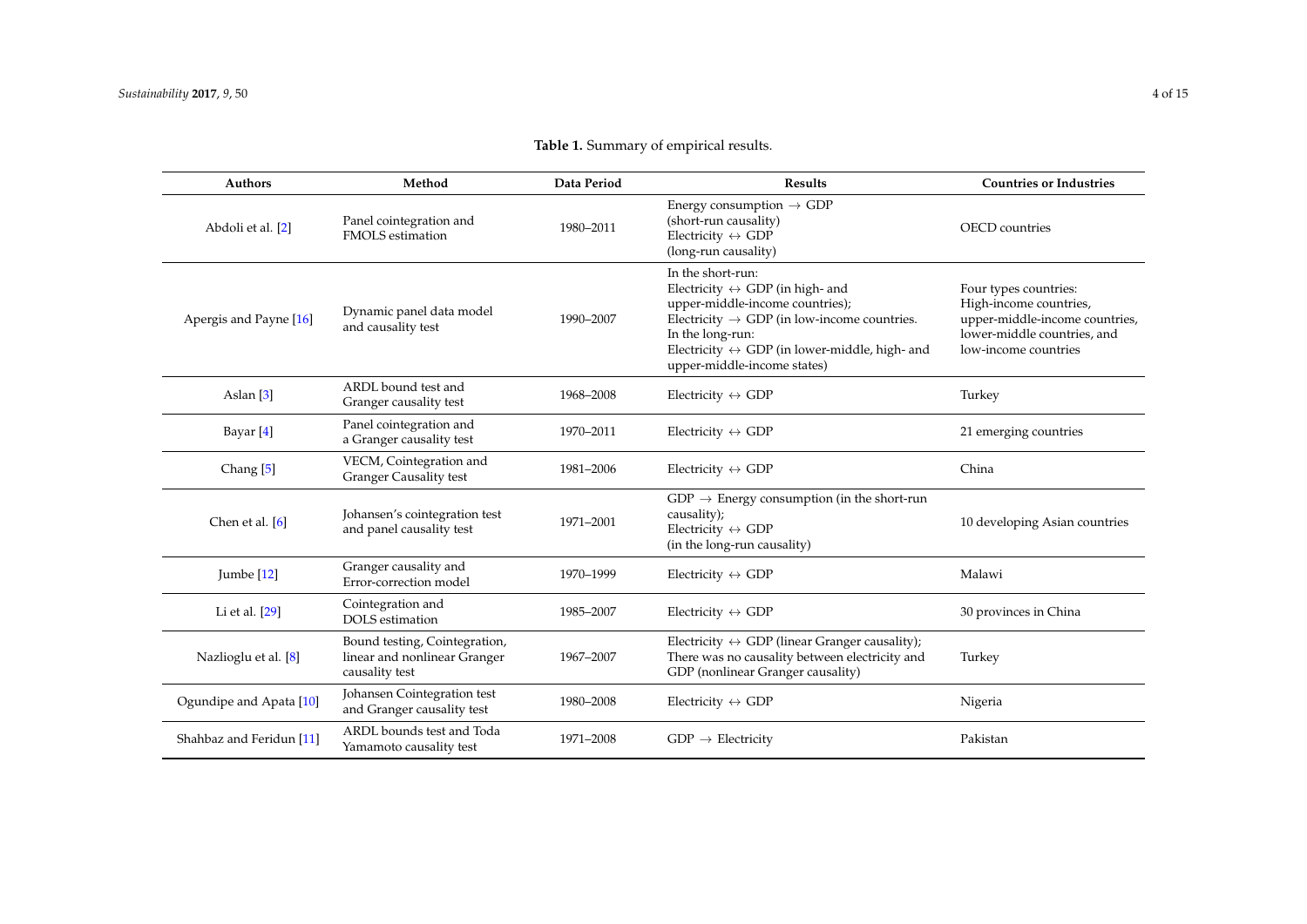| <b>Table 1.</b> Cont. |  |
|-----------------------|--|
|                       |  |

| Authors              | Method                                                                           | Data Period | <b>Results</b>                                                                                                                                                                                                                    | <b>Countries or Industries</b> |
|----------------------|----------------------------------------------------------------------------------|-------------|-----------------------------------------------------------------------------------------------------------------------------------------------------------------------------------------------------------------------------------|--------------------------------|
| Wolde-Rufael [9]     | Granger causality test (Toda<br>and Yamamoto's method) and<br>cointegration test | 1971-2001   | Electricity $\rightarrow$ GDP (Benin, Congo, Egypt,<br>Morocco, Gabon, Tunisia);<br>$GDP \rightarrow$ Electricity (Cameroon, Ghana, Zimbabwe,<br>Zambia, Nigeria, Senegal);<br>No causality (Algeria, Kenya, South Africa, Sudan) | 17 African countries           |
| Yuan et al. [19]     | VECM, Cointegration and<br><b>Granger Causality test</b>                         | 1990-2005   | Electricity $\rightarrow$ GDP<br>Oi consumption $\leftrightarrow$ GDP;<br>$GDP \rightarrow$ Coal consumption                                                                                                                      | China                          |
| Yoo [17]             | Error-correction model                                                           | 1970-2002   | Electricity $\leftrightarrow$ GDP                                                                                                                                                                                                 | Korea                          |
| Yoo $[18]$           | Hsiao's Granger causality test                                                   | 1971-2002   | Electricity $\leftrightarrow$ GDP (Malaysia and Singapore);<br>$GDP \rightarrow$ Electricity (Thailand and Indonesia)                                                                                                             | <b>ASEAN 4 countries</b>       |
| Zhang and Cheng [20] | VAR and Granger<br>Causality test                                                | 1960-2007   | $GDP \rightarrow$ Energy consumption                                                                                                                                                                                              | China                          |

Note:  $A \rightarrow B$ , and  $A \leftrightarrow B$  denote causality runs from A to B and a bi-directional causality runs between A and B, respectively.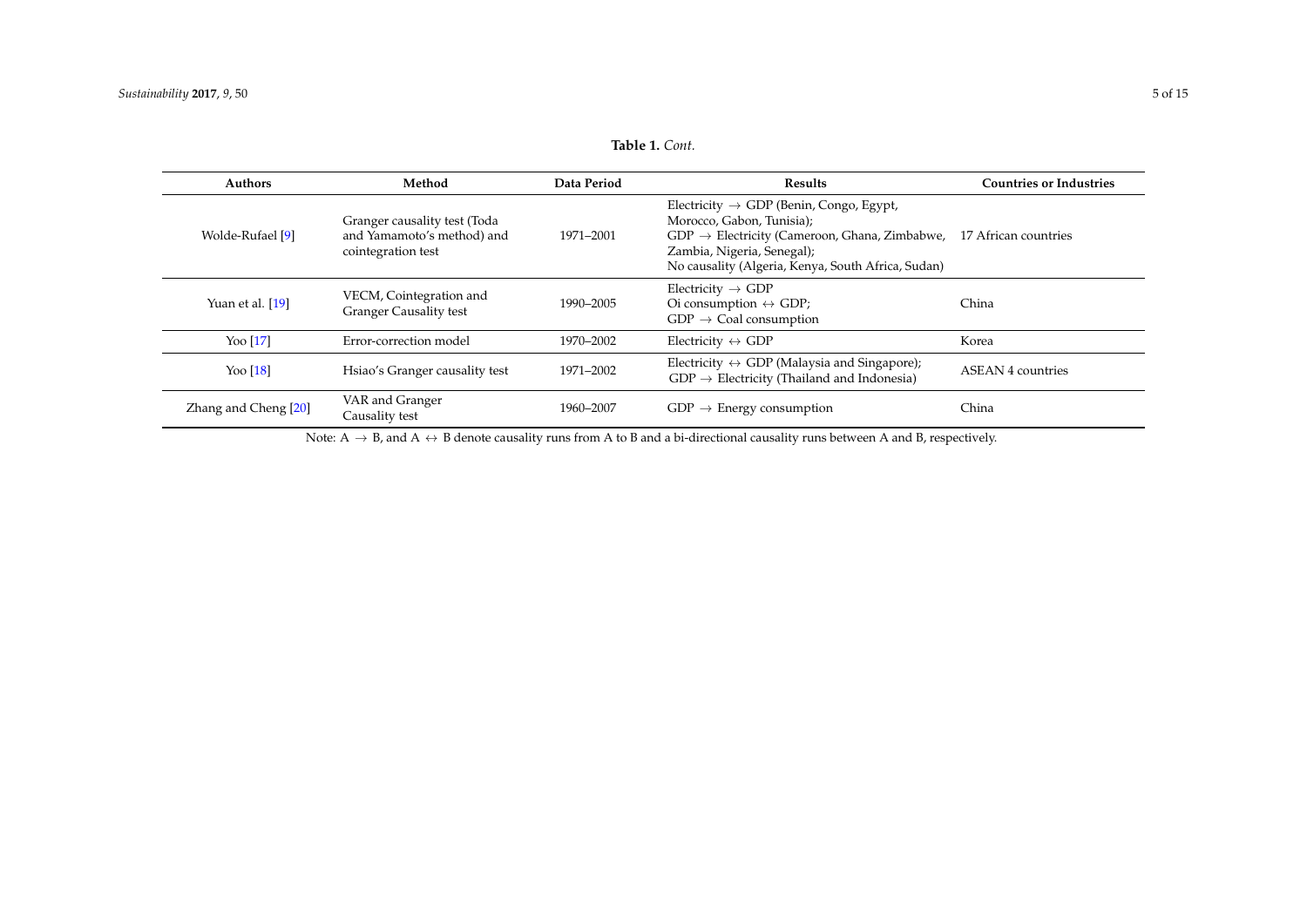#### <span id="page-5-0"></span>**3. Econometric Analysis**

In an attempt to give clear proof of the short-run and long-run link between electricity consumption and economic growth, the paper makes use of the Taiwanese annual panel data from 1998 to 2014. The data used in the study includes electricity consumption and real GDP at the industry level. These variables are then expressed in a natural logarithmic form. Many previous empirical studies used aggregated data and measures focused on the relation between energy (electricity) consumption and economic growth both in the developed and developing countries. Soytas and Sari [\[23\]](#page-13-5) pointed out that many issues might suffer from aggregation bias. A few studies shed light on disaggregate or section-specific energy/electricity consumption and its contribution to GDP. Sector-specific data can address the heterogeneous effects of energy conservation policies on different sectors with different energy usage intensities. For the purpose of investigating the link between industrial electricity consumption and growth, the study uses the following procedures. First, the unit root test is carried out by employing the Im, Pesaran, and Shin unit root test [\[30\]](#page-14-5). The results of the test determine the stationarity properties and the order of integration. Second, we adopted Westlung [\[22\]](#page-13-4) panel cointegration tests to examine the cointegration relationship between sector-specific energy consumption and economic growth. Finally, we examine the short- and long-run causal relation between energy consumption and economic growth.

#### *3.1. Panel Unit Root Test*

To confirm the integration order of variables, we start by performing a unit root test. The traditional univariate unit-root tests, initiated by Dickey and Fuller, have low power problems and it becomes difficult to reject the null hypothesis. Because of the weakness of the univariate unit root test, we conduct the Im, Pesaran and Shin [\[30\]](#page-14-5) unit root test (hereafter, IPS) (Pesaren [\[31\]](#page-14-6) have detailed discussed in detail the IPS standardized statistics and asymptotical distribution.) which is based on panel data. The IPS test is less restrictive and more powerful compared to the traditional ADF test (for a useful survey on panel unit root test, see Hurlin and Mignon [\[32\]](#page-14-7)). The basic equation for the panel unit root tests for IPS is as follows:

$$
\Delta y_{i,t} = \alpha_i + \rho_i y_{i,t} + \sum_{j=1}^p \varphi_{ij} \Delta y_{i,t-j} + \varepsilon_{i,t}; \ i = 1, 2, ..., N; t = 1, 2, ..., T
$$
 (1)

where *yi*,*<sup>t</sup>* represents each variable under consideration in our model, *α<sup>i</sup>* is the individual fixed effect, and *p* is selected to make the residuals uncorrelated over time. The null hypothesis is that all panels contain unit roots ( $\rho_i = 0$ ,  $\forall$  *all i*) versus the alternative hypothesis that at least one panel is stationary  $(\rho_i < 0 \text{ for some } i = 1, 2, ..., N_1 \text{ and } \rho_i = 0 \text{ for } i = N_1 + 1, ..., N$ . The IPS statistic is based on averaging individual ADF statistics and can be written as  $\bar{t} = \frac{1}{N} \sum_{i=1}^{N} t_{i,T}$ , where  $t_{i,T}$  is the ADF *t*-statistic for industry *i* based on the sector-specific ADF regression. IPS shows that under the null hypothesis of non-stationary, the *t* statistic follows the standard normal distribution asymptotically. The standardized statistic *tIPS* is expressed as:

$$
t_{IPS} = \frac{\sqrt{N[\bar{t} - E(t_i)]}}{\sqrt{Var(t_i)}}\tag{2}
$$

The limitation of the IPS test is that it is cross-section-dependent, potentially because of unobserved common factors and externalities, as well as regional and macroeconomic linkages. Thus, some new panel unit root tests, addressing cross-section dependence, have been reported. A well-known test, considering cross-section dependence, is the CIPS test of Pesaran [\[33\]](#page-14-8), where the following cross-sectional augmented Dickey-Fuller (CADF) regression is considered and the OLS method for the *i*th cross-section in the panel is estimated:

$$
\Delta y_{i,t} = \alpha_i + \rho_i y_{i,t} + \delta_i \overline{y}_{t-1} + \sum_{j=0}^k \delta_{ij} \Delta \overline{y}_{i,t-j} + \sum_{j=0}^k \varphi_{ij} \Delta y_{i,t-j} + \epsilon_{i,t}
$$
(3)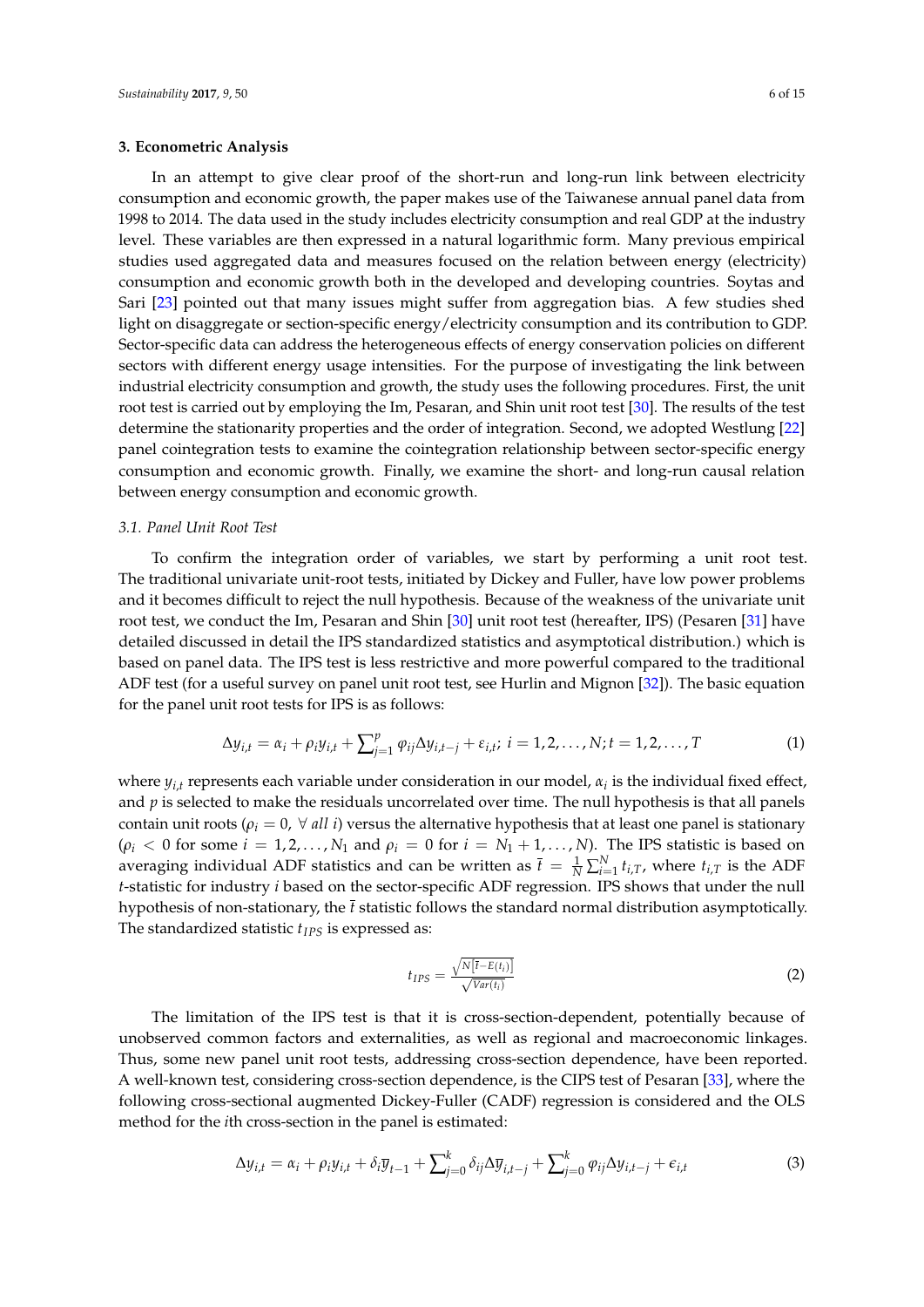where  $\overline{y}_{t-1} = \frac{1}{N} \sum_{i=1}^{N} y_{i,t-1}$  and  $\Delta \overline{y}_t = \frac{1}{N} \sum_{i=1}^{N} \Delta y_{i,t}$ . Pesaran [\[33\]](#page-14-8) proposes a cross-sectional augmented version of the IPS test:

$$
CIPS = \frac{1}{N} \sum_{i=1}^{N} CADF_i
$$
\n(4)

where *CADF<sup>i</sup>* is the CADF statistic for the *i*th cross-sectional unit given by the *t* statistic of the estimate of  $\rho_i$ .

These results strongly suggest that the variables are nonstationary and level but stationary in first differences; they may be integrated of the first order  $I(1)$ . In such cases, the presence of a cointegration relationship between the series can be examined because the considered integrated series are of the same order. Thus, the results of the CIPS test, considering cross-sectional dependence, are similar to those of the IPS test.

#### *3.2. Panel Co-Integration Test*

In recent years, it has become increasingly popular to use panel data sets for carrying out an econometric analysis. The long-run dimension in panel time series allows us to estimate the long-run relationship between variables by exploring regular time series analytical tools, such as the cointegration test and the causality relationship. In spite of this, we apply four panel cointegration tests developed by Westerlund [\[22\]](#page-13-4) to test the cointegration relationship. (Banerjee, Dolado, and Mestre [\[34\]](#page-14-9) and Kremers, Ericsson and Dolado [\[35\]](#page-14-10) mentioned that, due to common-factor restriction low power problems for residual-based cointegration tests, many studies fail to reject the no-cointegration null, even in cases where cointegration is strongly suggested by theory. Westerlund [\[22\]](#page-13-4) provided four new panel cointegration tests that are based on structural rather than residual dynamics and, therefore, do not impose any common-factor restriction.) The four tests are all normally distributed, while also being general enough to accommodate unit-specific short-run dynamics, unit-specific trends, and cross-sectional dependence.

The relationship between energy consumption and economic growth is as follows:

$$
G_{i,t} = \mu_i + \beta_i E_{i,t} + \varepsilon_{i,t} \tag{5}
$$

where  $G_{i,t}$  is real GDP and  $E_{i,t}$  is electricity consumption by industries. All series are transformed into logarithms. Based on Equation (5), the error correct model can be presented as follows:

$$
\Delta G_{i,t} = \delta_i' d_t + \alpha_i (G_{i,t-1} - \beta_i' E_{i,t-1}) + \sum_{j=1}^{p_i} \varphi_{ij} \Delta G_{i,t-j} + \sum_{j=-q_i}^{p_i} \gamma_{ij} \Delta E_{i,t-j} + e_{i,t} \tag{6}
$$

where  $d_t = (1, t)'$ , the parameter  $\alpha_i$  provide estimates of the speed of error-correction toward the long-run equilibrium.  $\alpha_i < 0$  implies that  $G_{i,t}$  and  $E_{i,t}$  are cointegrated; if  $\alpha_i = 0$ , then there is no error correction. We can depict the null hypothesis of no cointegration as  $H_0: \alpha_i = 0$  for all *i*. The alternative hypothesis depends on what is being assumed about the homogeneity of *α<sup>i</sup>* . According to Westerlund [\[22\]](#page-13-4) and Persyn and Westerlund [\[36\]](#page-14-11), group-mean tests, which do not require the  $\alpha_i$ s to be equal, imply that  $H_0$  is tested versus  $H_1^g$  $\frac{3}{1}$ : $\alpha_i$  < 0 for at least one *i*. The statistic of group-mean tests can be computed in the following way:

$$
D_{\tau} = \frac{1}{N} \sum_{i=1}^{N} \frac{\hat{\alpha}_i}{SE(\hat{\alpha}_i)}
$$
(7)

$$
D_{\alpha} = \frac{1}{N} \sum_{i=1}^{N} \frac{T \hat{\alpha}_i}{\hat{\alpha}_i^*}
$$
 (8)

The other pair of tests of Westerlund [\[22\]](#page-13-4) and Persyn and Westerlund [\[36\]](#page-14-11) are called panel tests, and they assume that  $\alpha_i$  is equal for all *i*, and are designed to test  $H_0$  versus  $H_1^p$  $\int_1^p \alpha_i = \alpha < 0$  for all *i*. The panel statistics are as follows:

$$
P_{\tau} = \frac{\hat{\alpha}}{SE(\hat{\alpha_i})} \tag{9}
$$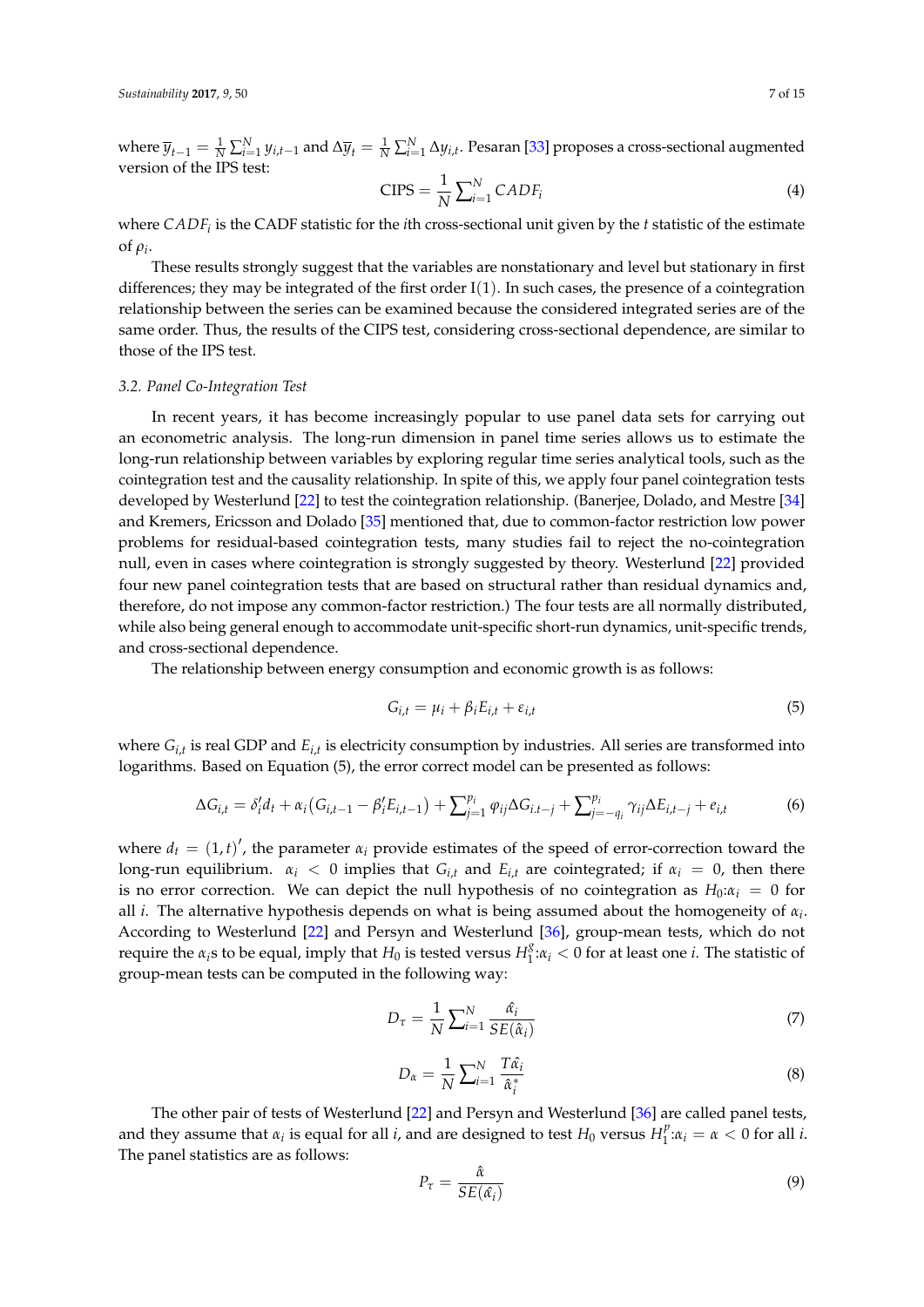$$
P_{\alpha} = \mathbf{T}\hat{\alpha} \tag{10}
$$

By applying an error-correction model in which all variables are assumed to be I(1), the four tests proposed by Westerlund [\[22\]](#page-13-4) examine whether cointegration is present or not by determining whether error-correction is present for individual panel members and for the panel as a whole.

## *3.3. Panel Dynamic Ordinary Least Squares*

The DOLS method of Stock and Watson [\[37\]](#page-14-12) is widely used to estimate and test hypotheses about a cointegrating vector to panel data. Kao and Chiang [\[38\]](#page-14-13) and McCoskey and Kao [\[39\]](#page-14-14) have precisely discussed the DOLS estimators. These authors note that the panel DOLS is less biased compared with other estimators in small samples that use Monte Carlo simulations. The panel DOLS estimators have better sample properties than the panel ordinary least squared estimators. The DOLS is obtained from the following equation:

$$
G_{i,t} = d_i + E_{i,t}\beta_i + \sum_{j=-q}^{q} C_{i,j}\Delta E_{i,t+j} + \varepsilon_{i,t}
$$
\n(11)

where  $C_{ij}$  is the coefficient of a lead or lag of first differenced explanatory variables. The estimated coefficient of DOLS is given by:

$$
\hat{\beta}_{DOLS} = \sum_{i=1}^{N} \left( \sum_{t=1}^{T} Z_{i,t} Z_{i,t}' \right)^{-1} \left( \sum_{t=1}^{T} Z_{i,t} \hat{y}_{i,t}^{+} \right)
$$
(12)

where  $Z_{i,t} = \begin{bmatrix} E_{i,t} - \overline{E_i}, \quad \Delta E_{i,t-q}, \ldots, \quad \Delta E_{i,t+q} \end{bmatrix}$ ,  $\hat{y}_{i,t}^+$  $i_{i,t}^+$  is the transformed variable of  $y_{i,t}$  to achieve the endogeneity correction. Kao and Chiang [\[38\]](#page-14-13) show that the limited distribution of the DOLS estimators in cointegrated regressions are asymptotically normal.

We employ the panel DOLS method to estimate coefficients of the long-run relationship between electricity consumption and economic growth. Economists have long been interested in understanding the link between electricity consumption and economic growth for at least two reasons. First, knowing the relationship between electricity consumption and economic growth helps in determining the energy and economic development policy. The government can account for the different electricity consumption and needs to forecast future business conditions and uplift the status. Second, knowing the relation between electricity consumption and economic growth assists in identifying their causal relationship and establishing tax policy. For example, if electricity consumption would leave economic growth unaffected, increasing energy tax rate would not hurt economic growth.

## *3.4. Panel Granger Causality Tests*

After examining the existences of cointegration, the direction of the causality relationship between the variables needs to be identified. The panel cointegration test confirms the long-run relationship exists between the variables. We test for causality relationship of the two variables. According to the Granger representation theorem, the panel vector error correction model can be constructed as follows:

$$
\Delta G_{i,t} = \mu_{1i} + \sum_{j=1}^p \Delta G_{i,t-j} \beta_{1j} + \sum_{j=1}^q \Delta E_{i,t-j} \gamma_{1j} + \tau_1 ECT_{1,it-1} + \varepsilon_{1,it}
$$
(13)

$$
\Delta E_{i,t} = \mu_{1i} + \sum_{j=1}^{p} \Delta G_{i,t-j} \beta_{2j} + \sum_{j=1}^{q} \Delta E_{i,t-j} \gamma_{2j} + \tau_2 ECT_{2,it-1} + \varepsilon_{2,it}
$$
(14)

in which, ∆ denotes first differencing, and *ECT*1,*it*−<sup>1</sup> and *ECT*2,*it*−<sup>1</sup> are error correction terms. The lag length is chosen optimally using the AIC criterion. The error-correction model to be estimated by the pooled mean-group method (PMG) was suggested by Pesaran, Shin, and Smith [\[40](#page-14-15)[,41\]](#page-14-16); here, we use the PMG estimator to estimate Equations (13) and (14) and evaluate two Granger causality relationships.

The researchers can test the significance of coefficients in Equations (13) and (14) to identified the sources of causation. In short-run causality, the significance of the coefficients related to the lagged difference of electricity consumption in Equation (13), and the real GDP in Equation (14) is evaluated.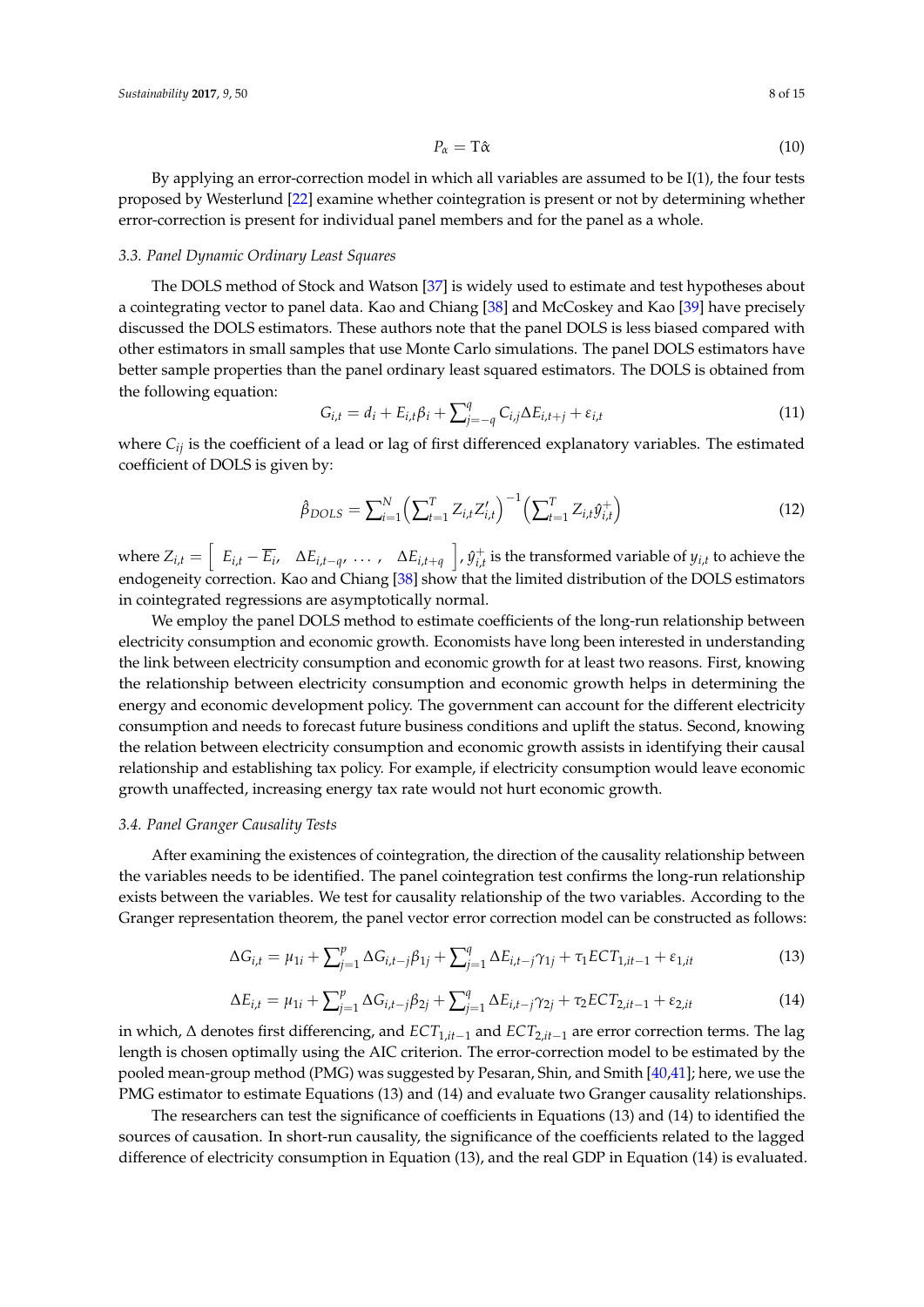Long-run causality is related to the coefficient of ECT. The null hypothesis for short- and long-run Granger causality tests can be presented as follows:

(1) Short-run Granger causality:

*H*<sub>0</sub>: $\gamma_{1i} = 0$ ,  $\forall j = 1, ..., q$ , in Equation (13) *H*<sub>0</sub>: $\beta_{2i} = 0$ ,  $\forall j = 1, ..., p$ , in Equation (14)

(2) Long-run Granger causality:

*H*<sub>0</sub>: $\tau_1 = 0, \forall j = 1, ..., q$ , in Equation (13) *H*<sub>0</sub>: $\tau_2 = 0$ ,  $\forall j = 1, ..., q$ , in Equation (14)

The panel causality test results will discuss in next section. We inferred a bidirectional causal relation between real GDP growth and electricity consumption in the short-run. The coefficient of ECT was significant in both Equations (13) and (14), suggesting bidirectional causality between electricity consumption and real GDP growth in the long-run.

## <span id="page-8-0"></span>**4. Data and Empirical Results**

#### *4.1. Data*

The electricity consumption data of 17 industries is taken from the industrial energy consumption of Taiwan Power Company [\[42\]](#page-14-17) for the period 1998–2014. The Directorate General of Budget Accounting and Statistics in Taiwan annually publishes a National Accounts Yearbook and provides statistics data for the annual balance of real gross domestic products categorized according to the type of industrial activity since 1981. The real gross domestic products for all kinds of industries have been measured at 2006 constant prices and taken from the Directorate General of Budget Accounting and Statistics in Taiwan. Following the previous studies, we use industry level real gross domestic product to calculate the economic growth rate. All variables are expressed in the form of natural logarithms. Table [2](#page-9-0) shows the descriptive analysis of data.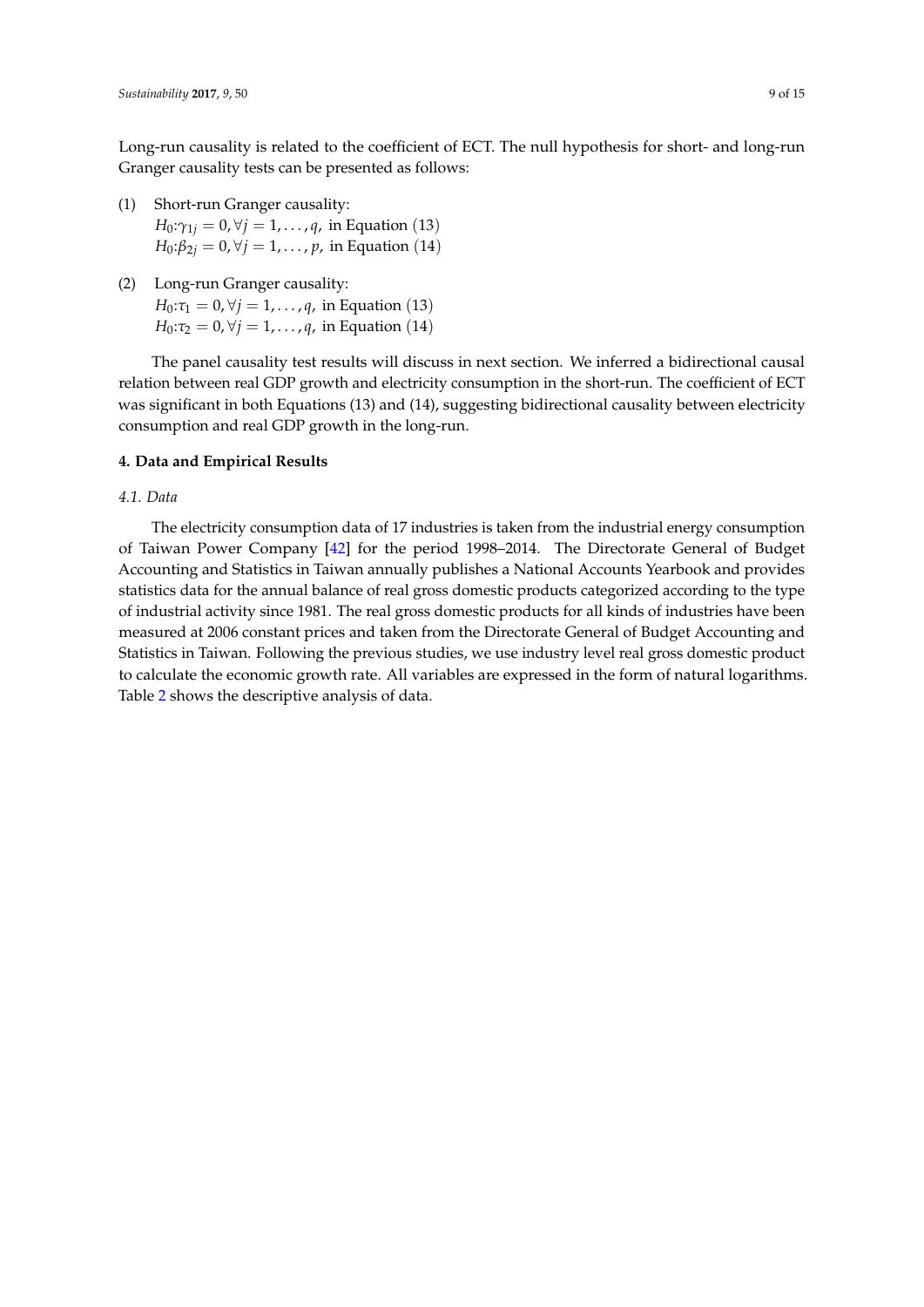|                                                                  | Real GDP $(G_i)$ |                              |         |         | Energy Consumption $(E_i)$ |                       |         |         |
|------------------------------------------------------------------|------------------|------------------------------|---------|---------|----------------------------|-----------------------|---------|---------|
| <b>Variables</b>                                                 | Mean             | Standard<br><b>Deviation</b> | Maximum | Minimum | Mean                       | Standard<br>Deviation | Maximum | Minimum |
| Mining and Quarry                                                | 9.93             | 0.35                         | 10.55   | 9.43    | 19.80                      | 0.15                  | 20.02   | 19.50   |
| Beverages, and Tobacco<br>Manufacturing                          | 12.01            | 0.08                         | 12.12   | 11.89   | 21.92                      | 0.09                  | 22.06   | 21.77   |
| <b>Textiles Mills Manufacturing</b>                              | 10.59            | 0.37                         | 11.24   | 10.16   | 20.17                      | 0.12                  | 20.34   | 19.99   |
| Wearing Apparel and Clothing<br><b>Accessories Manufacturing</b> | 9.83             | 0.12                         | 10.01   | 9.63    | 19.43                      | 0.12                  | 19.59   | 19.20   |
| Wood and Bamboo Products<br>Manufacturing                        | 9.31             | 0.11                         | 9.47    | 9.06    | 19.59                      | 0.13                  | 19.82   | 19.41   |
| Pulp, Paper and Paper<br>Products Manufacturing                  | 10.79            | 0.11                         | 10.95   | 10.57   | 21.47                      | 0.06                  | 21.57   | 21.35   |
| Chemical Material<br>Manufacturing                               | 12.34            | 0.31                         | 12.77   | 11.78   | 22.67                      | 0.03                  | 22.70   | 22.61   |
| <b>Chemical Products</b><br>Manufacturing                        | 10.67            | 0.27                         | 11.08   | 10.31   | 21.72                      | 0.15                  | 21.94   | 21.36   |
| Non-metallic Mineral Products<br>Manufacturing                   | 11.32            | 0.38                         | 11.93   | 10.91   | 22.24                      | 0.14                  | 22.44   | 22.04   |
| <b>Basic Metal Manufacturing</b>                                 | 12.22            | 0.23                         | 12.69   | 11.89   | 23.12                      | 0.13                  | 23.28   | 22.89   |
| Electronic Parts and<br><b>Components Manufacturing</b>          | 13.16            | 0.82                         | 14.29   | 11.71   | 23.51                      | 0.52                  | 24.13   | 22.44   |
| Water Supply                                                     | 9.99             | 0.05                         | 10.08   | 9.91    | 20.91                      | 0.08                  | 20.99   | 20.71   |
| Construction                                                     | 12.85            | 0.07                         | 12.96   | 12.72   | 20.09                      | 0.08                  | 20.25   | 19.97   |
| Wholesale Trade                                                  | 13.97            | 0.24                         | 14.27   | 13.52   | 20.48                      | 0.14                  | 20.60   | 20.09   |
| Food and Beverage Services                                       | 11.96            | 0.15                         | 12.20   | 11.73   | 20.84                      | 0.10                  | 20.96   | 20.63   |
| Accommodation                                                    | 12.27            | 0.21                         | 12.58   | 11.94   | 20.93                      | 0.22                  | 21.24   | 20.57   |

**Table 2.** Basic statistics.

<span id="page-9-0"></span>Telcommunications 12.11 0.40 13.13 11.21 20.94 1.30 21.05 20.62 Note: All variables are in natural logarithms.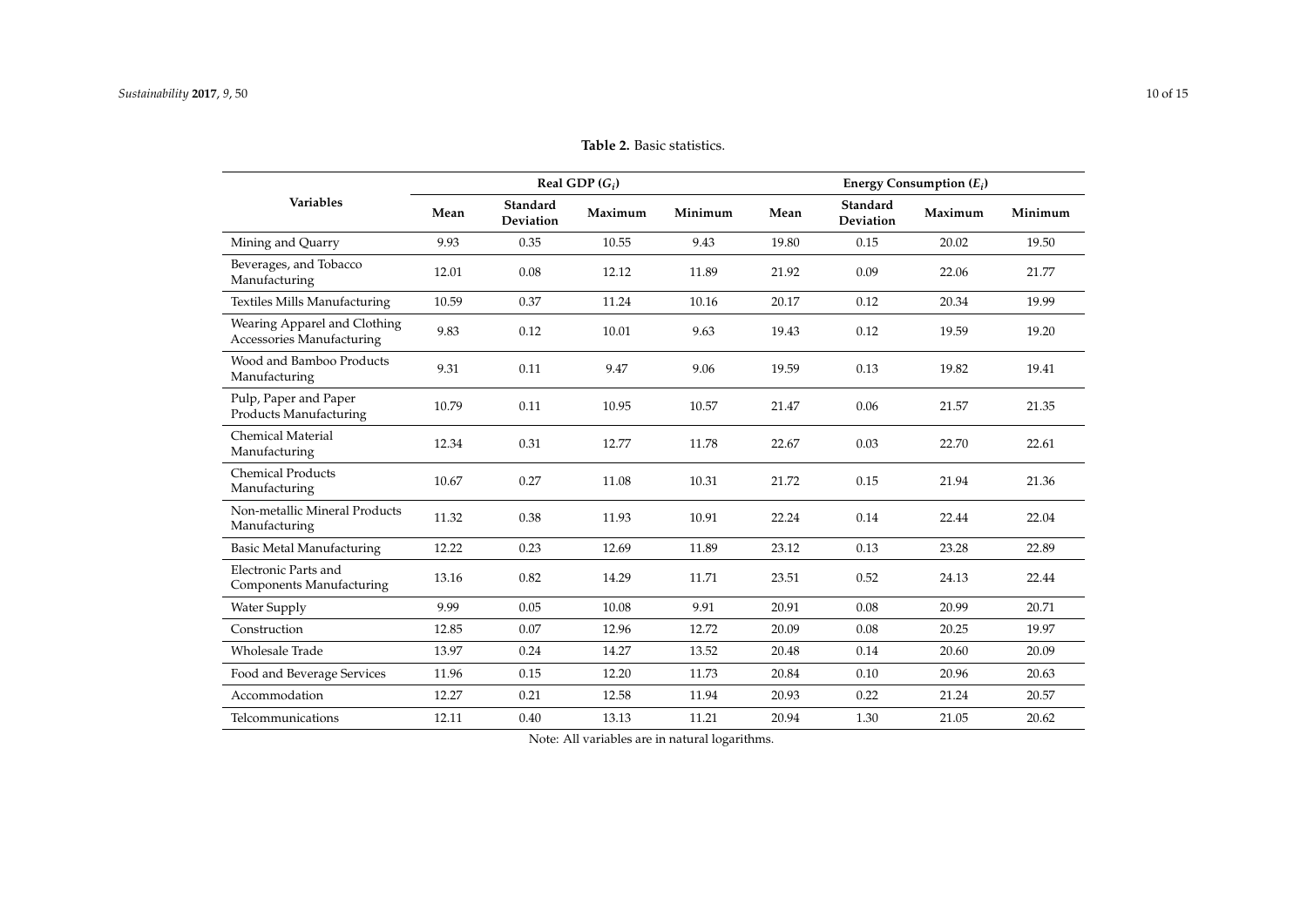#### *4.2. The Unit Root Tests*

<span id="page-10-0"></span>To test the stationarity of the data, we carry out the CIPS panel unit root test. The results for panel unit root test are presented in Table [3.](#page-10-0) We can conclude that the null hypothesis of the unit roots test for the panel data for energy consumption and GDP series cannot be rejected in level. However, the null hypothesis of a unit root is rejected when those series are in first-differences. These results strongly suggest that the variables are non-stationary in level but stationary in first-differences. This results show that two variables are integrated on order one. In such a case, it can be concluded that the existence of the cointegration relationship between these series can be examined because series under consideration are integrated of the same order.

|                        |                  | <b>CIPS</b> Test   |
|------------------------|------------------|--------------------|
| <b>All Industries</b>  | <b>Statistic</b> | 5% Critical Values |
|                        | $-1.66$          | $-2.21$            |
| $G_{i,t}$<br>$E_{i,t}$ | $-1.99$          | $-2.21$            |
| $\Delta G_{i,t}$       | $-2.91$ ***      | $-2.21$            |
| $\Delta E_{i}$         | $-3.03$ ***      | $-2.21$            |

**Table 3.** Panel unit root test results.

Note: \*\*\* rejects the null hypothesis of unit roots for series at the 1% level.

#### *4.3. Panel Cointegration Estimation*

<span id="page-10-1"></span>In the next step, we performed the approach of Westerlund [\[22\]](#page-13-4) to examine whether a long-run equilibrium relationship exists between the vaiables. Table [4](#page-10-1) presents the results of the cointegration analysis. We found evidence in support of cointegration for all of the 17 industries, with the null hypothesis of no cointegration relationship being rejected at a 5% level of significance. Such empirical results indicate that there is a long-run relationship between electricity consumption and GDP growth in our 17 industries.

|         | <b>Westerlund Panel Cointegration Test</b> |                  |  |  |
|---------|--------------------------------------------|------------------|--|--|
|         | <b>Statistic</b>                           | <i>p</i> -Values |  |  |
| $D_t$   | $-2.93$ ***                                | 0.000            |  |  |
| $D_a$   | $-7.37$                                    | 0.450            |  |  |
| $P_{t}$ | $-10.34$ ***                               | 0.000            |  |  |
| $P_a$   | $-7.94$ ***                                | 0.001            |  |  |

**Table 4.** Panel cointegration test results.

Note: \*\*\* rejects the null hypothesis of no cointegration at the 1% level.

#### *4.4. Cointegration Coefficient Results of DOLS*

Using the DOLS technique developed by Pedroni [\[43–](#page-14-18)[45\]](#page-14-19) for estimating final unbiased coefficients of the energy–growth relationship, we verify and test the long-run equilibrium relationship between energy consumption and growth. A great advantage of using DOLS estimators is that it corrects for endogeneity bias and serial correlation. DOLS provides the consistent and efficient estimators of the long-run relationship. The DOLS estimation results are presented in Table [5.](#page-11-0) The DOLS estimates of energy consumption range from −2.17 to 3.33. The impact of electricity consumption on GDP is very different across different industries. The mining and quarrying and wholesale trade industries show that electricity consumption has a negative impact on the GDP. In other words, the government can carry out carbon reduction or energy conservation policy without impeding GDP growth. The panel DOLS test results indicate that electricity consumption has a positive impact on economic growth in our sample. A 1% increase in electricity consumption leads to a 1.72% increase in economic growth. The long-run relation shows the existence of a positive relationship between the variables.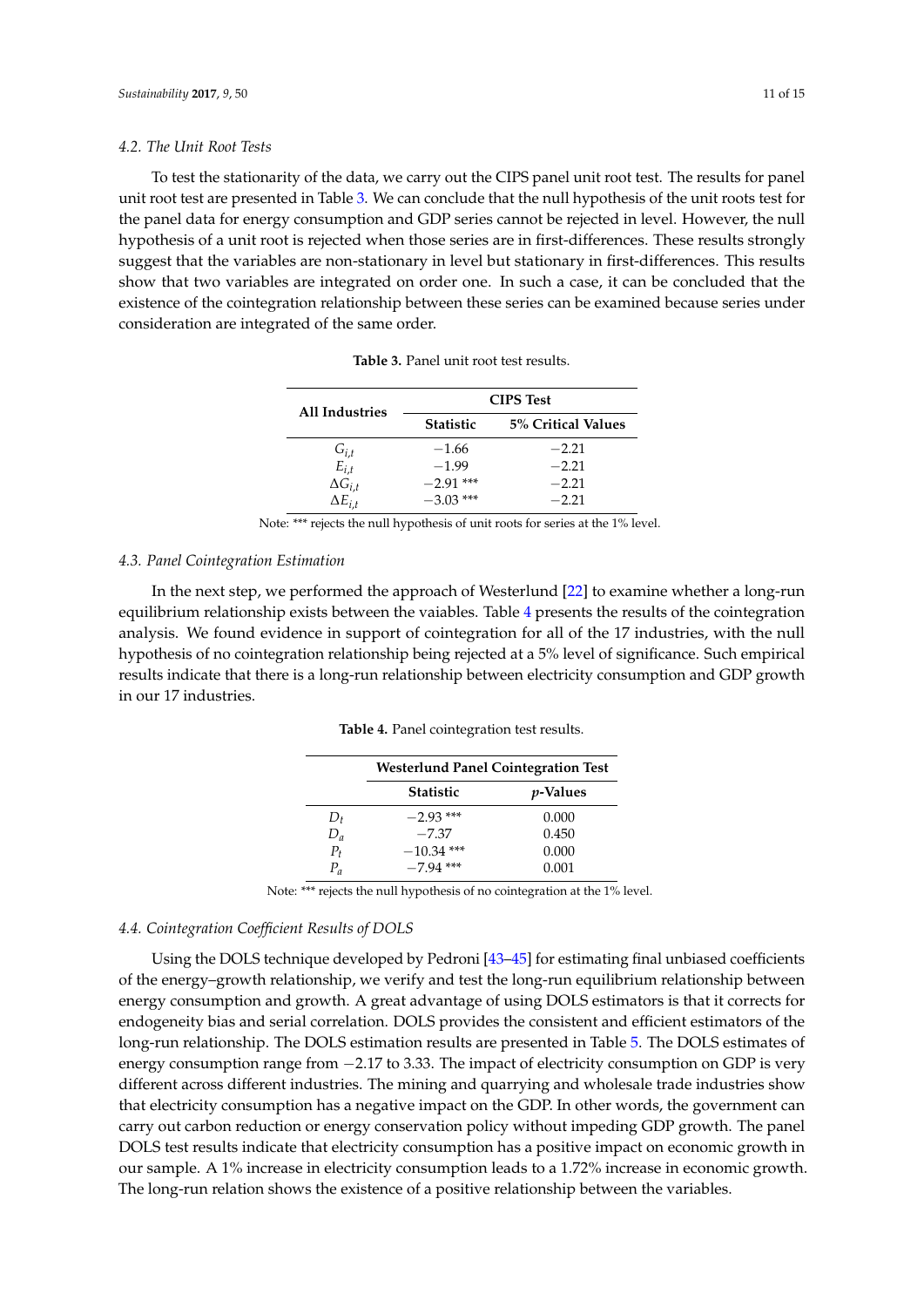<span id="page-11-0"></span>

|                                                       | <b>DOLS</b> |              |  |  |
|-------------------------------------------------------|-------------|--------------|--|--|
| <b>Industries</b>                                     | Coefficient | t-Statistics |  |  |
| Panel                                                 | $1.72***$   | $2.64***$    |  |  |
| Mining and Quarrying                                  | $-2.17$ *** | $-6.84$      |  |  |
| Beverages, and Tobacco Manufacturing                  | $0.41*$     | 1.65         |  |  |
| <b>Textiles Mills Manufacturing</b>                   | $3.33***$   | 5.56         |  |  |
| Wearing Apparel and Clothing Accessories Manufactring | 1.05        | 0.50         |  |  |
| Wood and Bamboo Products Manufactring                 | 0.92        | 0.58         |  |  |
| Pulp, Paper and Paper Products Manufacturing          | 0.98        | 0.03         |  |  |
| Chemical Material Manufacturing                       | $2.61**$    | 2.08         |  |  |
| <b>Chemical Products Manufacturing</b>                | $2.24***$   | 19.64        |  |  |
| Non-Metallic Mineral Product Manufacturing            | $2.92***$   | 4.73         |  |  |
| Basic Metal Manufacturing                             | $1.46***$   | 2.31         |  |  |
| Electronic Parts and Components Manufacturing         | $1.54***$   | 3.71         |  |  |
| <b>Water Supply</b>                                   | 0.85        | 1.04         |  |  |
| Construction                                          | 0.62        | 1.51         |  |  |
| Wholesale Trade                                       | $-0.67$ *** | $-7.08$      |  |  |
| Food and Beverage Services                            | 1.40        | 1.08         |  |  |
| Accommodation                                         | $0.77**$    | 1.90         |  |  |
| Telcommunications                                     | 0.96        | 0.04         |  |  |

**Table 5.** DOLS estimation results.

Note: \*\*\*, \*\* and \* rejects the null hypothesis of no cointegration at the 1%, 5% and 10% level, respectively.

## *4.5. Panel Causality Analysis*

The results of a panel causality test between electricity consumption and the GDP are listed in Table [6.](#page-11-1) The optimal lag structure is 1, which is obtained by using the AIC. The coefficient of electricity consumption is significant in Equation (11) and the coefficient of real GDP growth is significant in Equation (12), respectively. Hence, we infer that a bidirectional causal relationship exists between the real GDP growth and electricity consumption in the short-run. The coefficient of ECT is significant both in Equations (11) and (12), which means that there is evidence of bidirectional causality between electricity consumption and the real GDP growth in the long-run.

<span id="page-11-1"></span>

|                    | <b>Source of Causation</b> |                     |                       |  |
|--------------------|----------------------------|---------------------|-----------------------|--|
|                    | Short-Run                  | Long-Run            |                       |  |
| Dependent Variable | ΔG                         | ΛE                  | ECT                   |  |
| ΛG                 |                            | $0.40***$<br>(0.00) | $-0.19$ ***<br>(0.00) |  |
| ΛE                 | $0.15***$<br>(0.00)        |                     | $-0.04*$<br>(0.00)    |  |

|  | Table 6. Panel causality tests. |  |  |
|--|---------------------------------|--|--|
|  |                                 |  |  |

Note: The *p*-values are in parentheses; \*\*\* and \* stand for statistical significance at 1% and 10% level.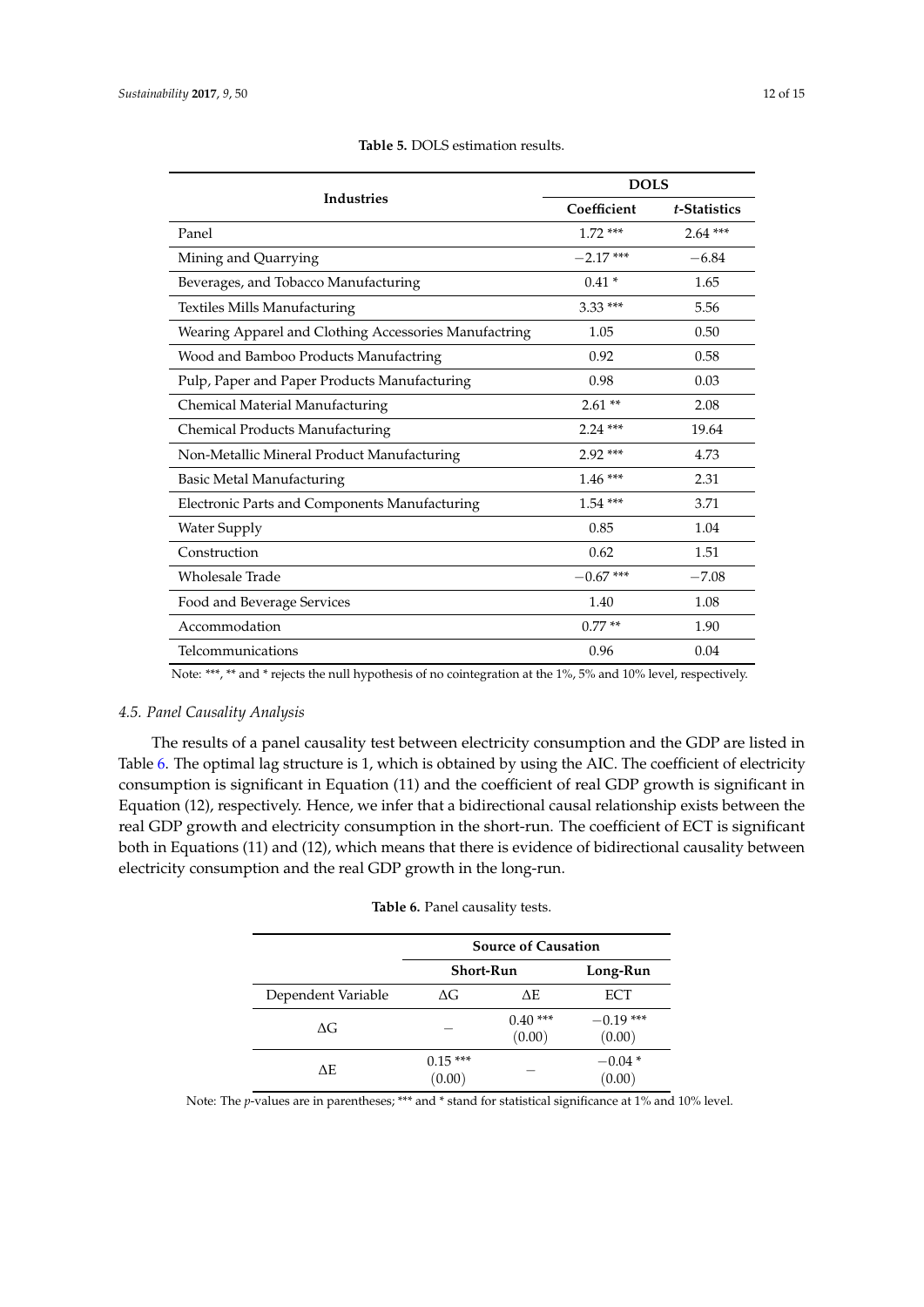#### <span id="page-12-0"></span>**5. Conclusions and Policy Implications**

This paper contributes to the existing area of research by using industrial data on electricity consumption and real GDP. Previous empirical studies, which are mostly based on nation-level data or aggregated data, produce outcomes that could potentially conceal vital information or causalities. The different industries may have varying total electricity consumption. For example, the electricity consumption for different sectors in 2015 are as follows: 7.65% of the electricity was consumed by the energy sector itself; 53.35% by industry; 0.54% by transportation; 1.17% by agriculture, forestry and fishery; 19.34% by services; and 17.96% by residences. When compared with 2014, energy sector's own usage increased by 0.23%; industry's by 2.29%; transportation's by 1.97%; agriculture, forestry and fishery's decreased by 1.31%; service's increased by 1.50% and residences decreased by 0.65%. Total energy consumption in Taiwan decreased by 0.75% from 2014 to 2015. However, some sectors and industries boosted their electricity consumption. As noted above, when we only consider aggregate data or national data, we do not find any difference across industries. When industrial data is considered, the policy makers are able to target specific industries to successfully design and implement efficient energy policies.

The effect of electricity consumption on GDP was analyzed using the sample of 17 industries. According to previous empirical findings, the relationship between these terms can be categorized into four groups; while the first group indicates that energy consumption is essential for growth and there is a one-way relationship, the second group finds that energy consumption affects economic growth, the third group argues that there is bidirectional causality between them, and the last group finds that there is no causality relationship between energy consumption and economic growth. The findings of this paper are consistent with the third group's findings in both the short- and long-run. In other words, electricity consumption and economic growth influence each other. The expansion in GDP and increase in the energy usage are happening simultaneously, which implies that productive activities in most of the industrial sectors need energy as an input and energy acts as an engine for economic growth. The industrial real GDP depends highly on energy supply. However, the mining and quarrying industry and the wholesale trade industry show a reduction in electricity consumption without a simultaneous decline in the economic growth. Energy conservation policy should be considered and carried out in the mining and quarrying and wholesale trade industries. These conclusions violate the neo-classical argument that energy is neutral to economic growth.

To sum up, the empirical results of the study suggest the following policy implications: first, the policy makers may set and limit energy usage for industries whose electricity consumption does not impede economic growth. Second, electricity consumption in most industries is an indispensable factor for economic growth, so energy saving and conservation or carbon emission reduction may rely on industrial promotion or technological upgrades of the production process. Government should aim to design a sustainable policy for economic growth by encouraging industrial adjustment and a low energy intensity production process.

In Taiwan, the price of residential electricity is higher than that of industrial electricity because the government subsidizes industrial electricity costs to stimulate economic growth and development. For instance, in 2015, the per-kilowatt-hour cost was NT\$2.76 for industrial electricity but NT\$2.84 for residential electricity. Consequently, larger industrial users and some other industries or companies are consuming electricity at a markedly cheaper rate. The electricity tariff concessions are viewed as subsidies to large electricity consumers (or high-energy-consuming industries) such as the steel industry. However, year after year, this disparity in the residential and industrial electricity costs has been gradually diminishing because of public pressure. The discrimination of electricity costs is a research limitation and, because of different electricity schedules, the relationship of electricity consumption with different electricity costs may vary. The disparity in the electricity costs may increase electricity consumption. Therefore, further research regarding the relationships among electricity costs, electricity consumption, and economic growth is warranted.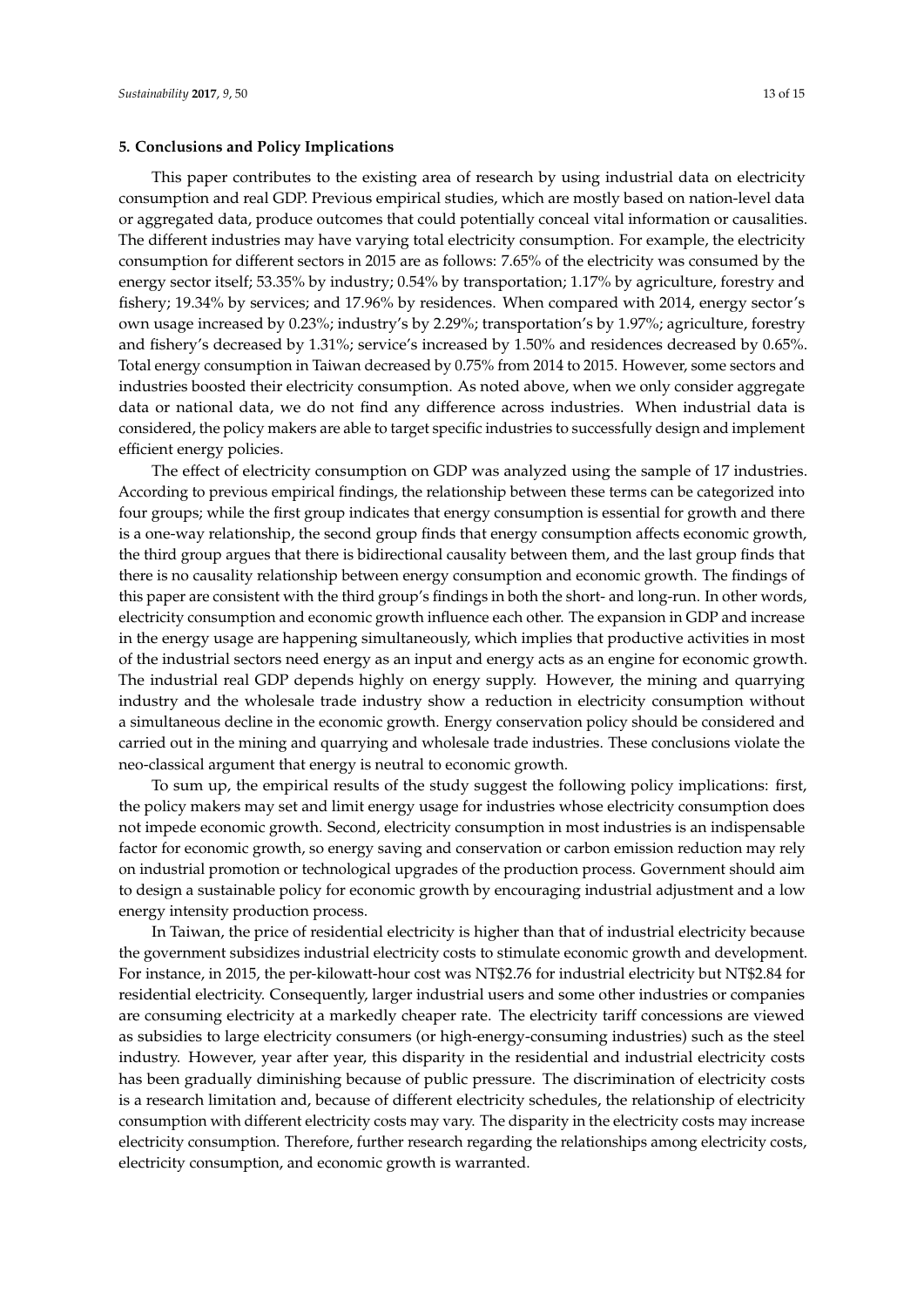<span id="page-13-17"></span><span id="page-13-14"></span><span id="page-13-12"></span><span id="page-13-11"></span><span id="page-13-10"></span><span id="page-13-9"></span><span id="page-13-7"></span>**Acknowledgments:** The author would like to thank the two anonymous reviewers for their suggestions and comments.

<span id="page-13-15"></span>**Conflicts of Interest:** The author declares no conflict of interest.

## **References**

- <span id="page-13-16"></span><span id="page-13-0"></span>1. Kraft, J.; Kraft, A. Relationship between energy and GNP. *J. Energy Dev.* **1978**, *3*, 401–403.
- <span id="page-13-13"></span><span id="page-13-1"></span>2. Abdoli, G.; Farahani, Y.G.; Dastan, S. Electricity consumption and economic growth in OPEC countries: A cointegrated panel analysis. *OPEC Energy Rev.* **2015**, *39*, 1–16. [\[CrossRef\]](http://dx.doi.org/10.1111/opec.12038)
- 3. Aslan, A. Causality between electricity consumption and economic growth in Turkey: An ARDL bounds testing approach. *Energy Source Part B* **2014**, *9*, 25–31. [\[CrossRef\]](http://dx.doi.org/10.1080/15567241003681882)
- 4. Bayar, Y. Electricity consumption and economic growth in energing economies. *J. Knowl. Manag. Econom. Inf. Technol.* **2014**, *4*, 1–18.
- 5. Chang, C.C. A multivariate causality test of carbon dioxide emissions, energy consumption and economic growth in China. *Appl. Energy* **2010**, *87*, 3533–3537. [\[CrossRef\]](http://dx.doi.org/10.1016/j.apenergy.2010.05.004)
- <span id="page-13-8"></span>6. Chen, S.T.; Kuo, H.I.; Chen, C.C. The relationship between GDP and electricity consumption in 10 Asian countries. *Energy Policy* **2007**, *35*, 2611–2621. [\[CrossRef\]](http://dx.doi.org/10.1016/j.enpol.2006.10.001)
- <span id="page-13-19"></span>7. Sadorsky, P. Renewable energy consumption, CO<sup>2</sup> emissions and oil prices in the G7 countries. *Energy Econ.* **2009**, *31*, 456–462. [\[CrossRef\]](http://dx.doi.org/10.1016/j.eneco.2008.12.010)
- <span id="page-13-20"></span>8. Nazlioglu, S.; Kayhan, S.; Adiguzel, U. Electricity consumption and economic growth in Turkey: Cointegration, linear and nonlinear Granger causality. *Energy Source Part B* **2014**, *9*, 315–324. [\[CrossRef\]](http://dx.doi.org/10.1080/15567249.2010.495970)
- <span id="page-13-18"></span>9. Wolde-Rufael, Y. Electricity consumption and economic growth: A time series experience for 17 African countries. *Energy Policy* **2006**, *34*, 1106–1114. [\[CrossRef\]](http://dx.doi.org/10.1016/j.enpol.2004.10.008)
- <span id="page-13-21"></span>10. Ogundipe, A.A.; Apata, A. Electricity consumption and economic growth in Nigeria. *J. Bus. Manag. Appl. Econ.* **2013**, *2*, 1–14.
- 11. Shahbaz, M.; Feridum, M. Electricity consumption and economic growth empirical evidence from Pakistan. *Qual. Quant.* **2012**, *46*, 1583–1599. [\[CrossRef\]](http://dx.doi.org/10.1007/s11135-011-9468-3)
- 12. Jumbe, C.B.L. Cointegration and causality between electricity consumption and GDP: Empirical evidence from Malawi. *Energy Econ.* **2004**, *26*, 61–68. [\[CrossRef\]](http://dx.doi.org/10.1016/S0140-9883(03)00058-6)
- 13. Narayan, P.K.; Smyth, R. A panel cointegration analysis of the demand for oil in the Middle East. *Energy Policy* **2008**, *35*, 6258–6265. [\[CrossRef\]](http://dx.doi.org/10.1016/j.enpol.2007.07.011)
- 14. Narayan, P.K.; Smyth, R.; Prasad, A. Electricity consumption in G7 countries: A panel cointegrating analysis of residential demand elasticities. *Energy Policy* **2007**, *35*, 4485–4494. [\[CrossRef\]](http://dx.doi.org/10.1016/j.enpol.2007.03.018)
- 15. Apergis, N.; Payne, J.E. Energy consumption and economic growth in Central America: Evidence form a panel cointegration and error correction model. *Energy Econ.* **2009**, *31*, 211–216. [\[CrossRef\]](http://dx.doi.org/10.1016/j.eneco.2008.09.002)
- 16. Apergis, N.; Payne, J.E. A dynamic panel study of economic development and the electricity consumption-growth nexus. *Energy Econ.* **2011**, *33*, 770–781. [\[CrossRef\]](http://dx.doi.org/10.1016/j.eneco.2010.12.018)
- 17. Yoo, S.H. Electricity consumption and economic growth: Evidence from Korea. *Energy Policy* **2005**, *33*, 1627–1632. [\[CrossRef\]](http://dx.doi.org/10.1016/j.enpol.2004.02.002)
- 18. Yoo, S.H. The causal relationship between electricity consumption and economic growth in the ASEAN countries. *Energy Policy* **2006**, *34*, 3573–3582. [\[CrossRef\]](http://dx.doi.org/10.1016/j.enpol.2005.07.011)
- 19. Yuan, J.H.; Kang, J.G.; Zhao, C.H.; Hu, Z.G. Energy consumption and economic growth: Evidence from China at both aggregate and disaggregate levels. *Energy Econ.* **2008**, *30*, 3077–3094. [\[CrossRef\]](http://dx.doi.org/10.1016/j.eneco.2008.03.007)
- <span id="page-13-2"></span>20. Zhang, X.P.; Cheng, X.M. Energy consumption, carbon emissions, and economic growth in China. *Ecol. Econ.* **2009**, *68*, 2706–2712. [\[CrossRef\]](http://dx.doi.org/10.1016/j.ecolecon.2009.05.011)
- <span id="page-13-3"></span>21. Soytas, U.; Sari, R.; Ewing, B.T. Energy consumption, income, and carbon emissions in United States. *Ecol. Econ.* **2007**, *62*, 482–489. [\[CrossRef\]](http://dx.doi.org/10.1016/j.ecolecon.2006.07.009)
- <span id="page-13-4"></span>22. Westerlund, J. Test for error correction in panel data. *Oxf. Bull. Econ. Stat.* **2007**, *69*, 709–748. [\[CrossRef\]](http://dx.doi.org/10.1111/j.1468-0084.2007.00477.x)
- <span id="page-13-5"></span>23. Soytas, U.; Sari, R. The relationship between energy and production: Evidence from Turkish manufacturing industry. *Energy Econ.* **2007**, *29*, 1151–1165. [\[CrossRef\]](http://dx.doi.org/10.1016/j.eneco.2006.05.019)
- <span id="page-13-6"></span>24. Campbell, J.Y.; Perron, P. *Pitfalls and Opportunities: What macroeconomists NBER Macroeconomic Annual*; Blanchard, O.J., Fischer, S., Eds.; MIT Press: Cambridge, MA, USA, 1991.